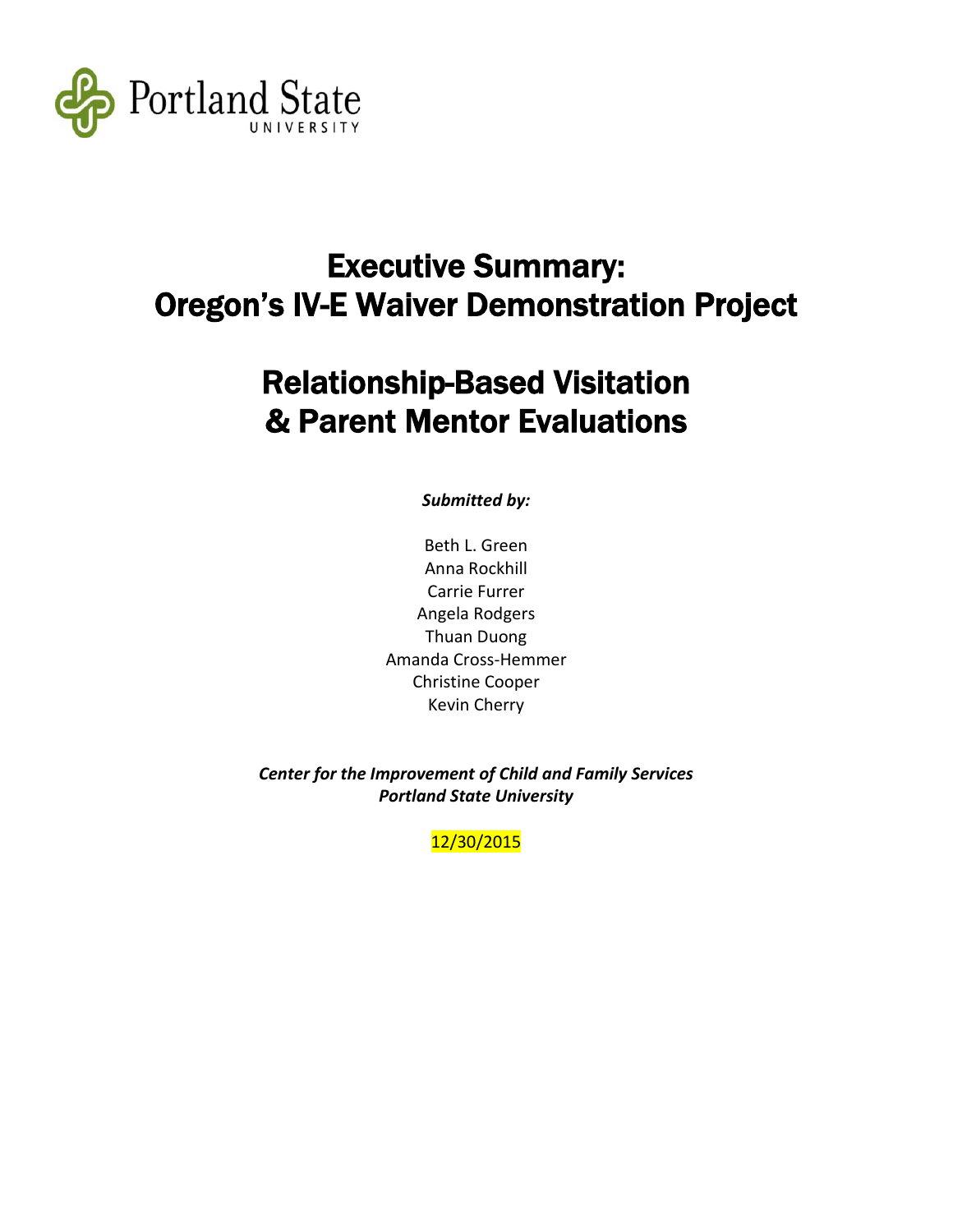# Executive Summary

The Center for the Improvement of Child and Family Services at Portland State University was contracted by the Oregon Department of Human Services (DHS), Child Welfare Division to conduct the evaluation of the Title IV-E Waiver Demonstration Project. The project was funded by the U.S. Department of Health and Human Services, through the Children's Bureau. Oregon's IV-E Waiver Demonstration involved the implementation and evaluation of two innovative service models for families involved in the child welfare system: (1) Relationship-Based Visitation (RBV); and (2) Parent Mentoring (PM). Relationship-Based Visitation (RBV) was provided in 13 Districts and 29 counties; Parent Mentoring was provided in 4 Districts and 7 counties. RBV services were offered to families with children ages 0-12 who were in an out-ofhome placement. The model provided an intensive parent coaching model, based on the evidence-based Nurturing Parenting Program (NPP, Bavolek, McLaughlin, & Comstock, 1983; See also[: www.nurturingparenting.com\)](http://www.nurturingparenting.com/) and was delivered during parent-child visitation by contracted providers. Parent Mentoring employed peer recovery coaches to support parents with substance abuse issues whose children are either receiving in-home or out-of-home services through child welfare. Parent Mentors, who were typically parents who were in their own recovery and who had experience with the child welfare system, utilized a relationshipbased, parent-directed, outcome-oriented approach to working with DHS clients to help them sustain their own recovery and successfully retain or regain custody of their children.

This executive summary provides a brief description of the program services, research questions, methodology, and findings from the comprehensive 4-year evaluations of both program models. For more details, please see the full report, available at [www.pdx.ccf/research.](http://www.pdx.ccf/research)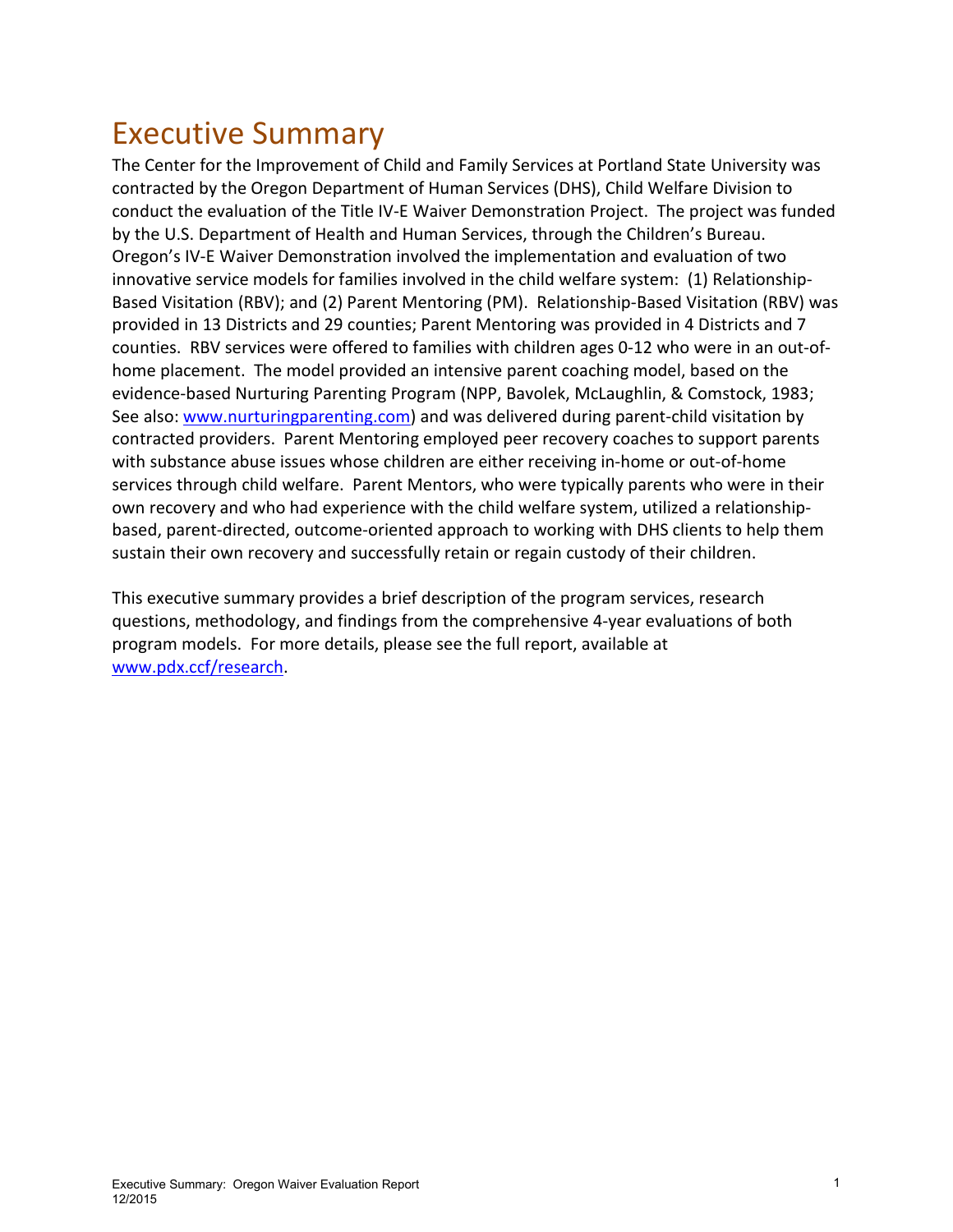# Relationship Based Visitation Evaluation

# *Program Description*

The Relationship Based Visitation program (RBV) was designed to support improved child welfare outcomes for children in foster care by providing a parent coaching intervention delivered during parent-child visitation. RBV services provided additional parent-child visits in a family-friendly setting, and incorporated parent education using an evidence-based parenting program called Nurturing Skills (NS, adapted from the Nurturing Parent Program, NPP, Bavolek, McLaughlin, & Comstock, 1983; See also: [www.nurturingparenting.com\)](http://www.nurturingparenting.com/). RBV represented an innovative approach to using the NPP/NS curriculum within the child welfare visitation context. The NS curriculum uses a parent-directed approach in which parents and coaches plan a series of parenting education lessons and activities that address individual parents' specific needs. RBV visits included a pre-visit parenting education session, a 90-minute, facilitated parent-child visit, and a debriefing/coaching session following the visit. RBV visits. A minimum of 16 weekly RBV sessions were provided (often many more), as well as post-reunification supports after children were returned home.

# *Study Eligibility, Design, & Data Collection Overview*

Parents with new DHS cases were eligible for RBV services if they had at least one child under the age of 13 who had been placed out-of-home in the last 30 days. All DHS clients eligible for RBV were randomly assigned to either visitation as usual, or to referral to RBV services (intentto-treat design). Data for the outcome study were collected on all randomized participants from the DHS administrative database, OR-Kids, as well as from standardized pre and post assessments administered by contracted providers for the treatment sample. Additional outcome data were collected from a subsample of participants in the intervention and control groups through telephone interviews conducted by the research team. Telephone interviews occurred at baseline (within 30 days of enrolling in the RBV program) and 9 months after enrollment. Process study data included information collected by RBV providers to document the services delivered, as well as qualitative interviews with RBV managers and staff, DHS managers and caseworkers, and other key stakeholders involved in the program implementation. Site visits were conducted by research team members twice during the study to monitor fidelity through case file reviews and to conduct observations of RBV sessions.

The evaluation of the RBV program used both qualitative and quantitative methods to address process and outcome questions. Process evaluation questions focused on key areas of the RBV programs thought to be most important to program success, such as: (1) Fidelity to the planned model; (2) Quality of RBV-DHS collaboration; (3) Adherence to principles of Visitation Best Practice; (4) Level of parent involvement in service planning and delivery; (5) Extent of foster parent involvement in service. Outcome evaluation questions addressed both shorterterm (intermediate) outcomes focused on changes in parental attitude, behavior, knowledge and experiences, as well as longer-term child welfare outcomes, including: (1) length of time in foster care; (2) likelihood of reunification; and (3) rates of re-report and re-entry into placement.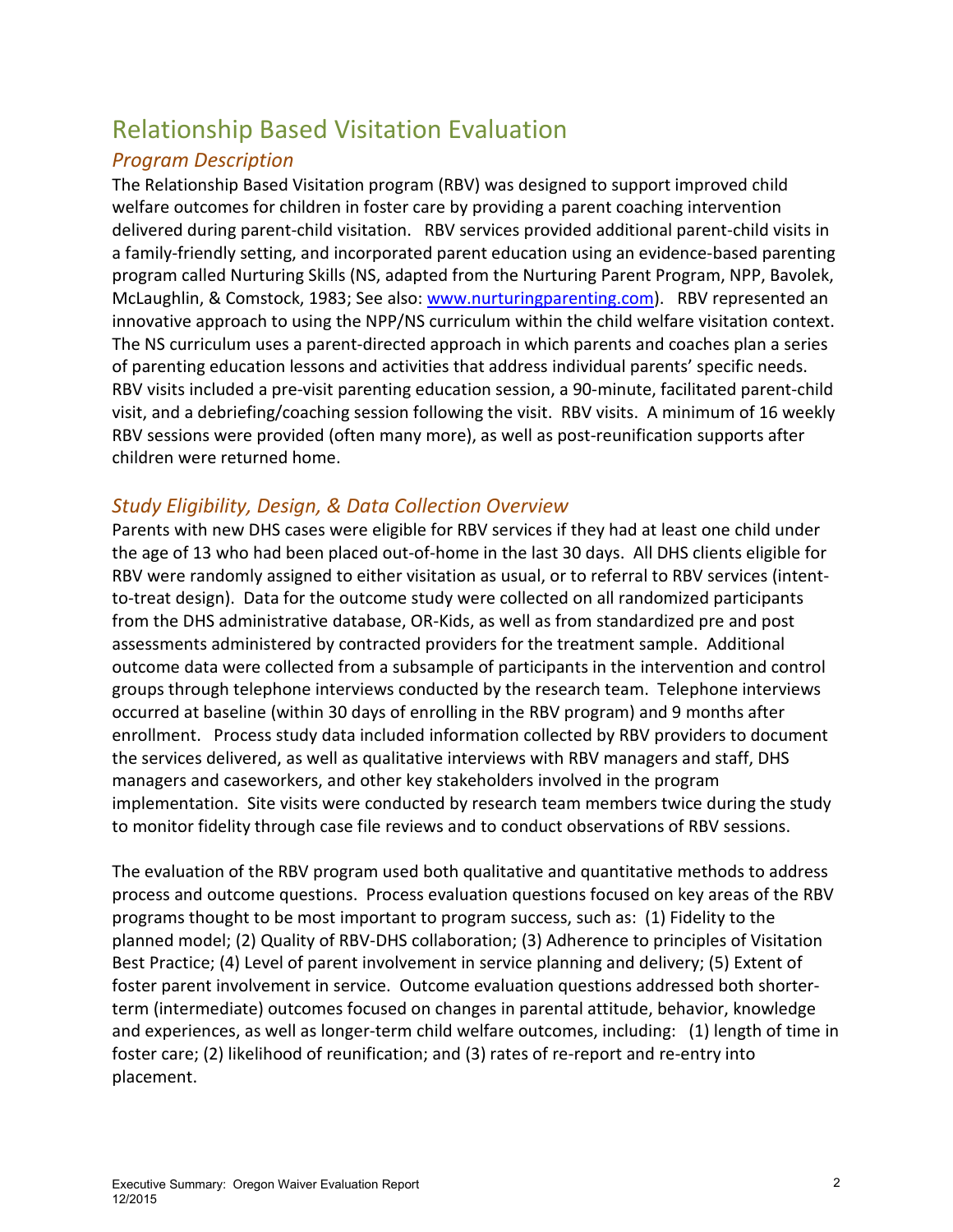## *Results*

Process evaluation findings suggested that implementation of the RBV model as planned proved challenging. In particular, early engagement of families in RBV services was a significant barrier to service delivery. Of families who were referred by DHS, only 69% successfully completed an intake. Reasons for this included a variety of factors; most often, families could not be contacted or located by RBV providers to set up an initial appointment. However, once an intake was completed, the large majority (94%) of families did engage in at least some RBV sessions. While RBV providers did a good job implementing RBV visits using the 3-component (lesson, visit, debrief) structure, visits tended to be shorter than intended and less frequent (only 18% receiving weekly visits).

Administrative outcomes were analyzed using both an intent to intent-to-treat (ITT) approach that included all children who were randomized (RBV, *n*=1,751 vs. Control, *n*=1,887) and a treatment-on-the-treated (TOT) approach that separated the RBV group into two smaller groups: those who had an RBV intake (Intake, *n*=957) and those who did not (No Intake, *n*=794). Outcomes were examined at both 1-year and 2-years post-random assignment. Results were similar across all models. Generally, while RBV children tended to spend more time in foster care compared to controls, these differences were not statistically significant. In the ITT models, for children with at least one year of follow-up data, RBV children spent an average of 417 days in an out of home placement, compared to only 384 days for control children; however this difference was not statistically significant. For children with two years of follow up data, the magnitude of the difference was similar, (476 days vs. 443 days), and also not significantly different. For the TOT analyses, RBV children whose parents had an intake stayed in care for significantly more days (448 days in 1 year sample; 501 days in 2 year sample) than either randomized controls (386 and 443 days); or the RBV/unserved families (373 days and 442 days).

While child welfare outcomes did not favor the RBV group, results from both the parent interview subsample (n=227), as well as a subsample of RBV participants compared to interviewed controls (n=396) did show significant improvements in a variety of parentingrelated domains. Results from the Adult-Adolescent Parenting Inventory and Nurturing Competencies Scales indicated that RBV participants showed significantly more improvement over time (compared to controls) on: (1) having appropriate expectations for children; (2) avoiding corporal punishment; (3) empathy; (4) appropriate parent-child roles; and (5) supporting children's power and independence. RBV participants also showed significantly more improvement on: (1) behavioral management skills; and (2) self-care skills. Control parents generally stayed the same or worsened slightly worse in all these areas over time. RBV parents also improved more on two domains of the Protective Factors Survey: Perceived Social Support and Nurturing skills

Despite these encouraging results in the parenting domain, there were few corresponding benefits in terms of child welfare outcomes. In fact, contrary to expectations, children who participated (at least through intake) in RBV remained in out of home care longer, compared to controls, were no more or less likely to be reunified, and were no more or less likely to be re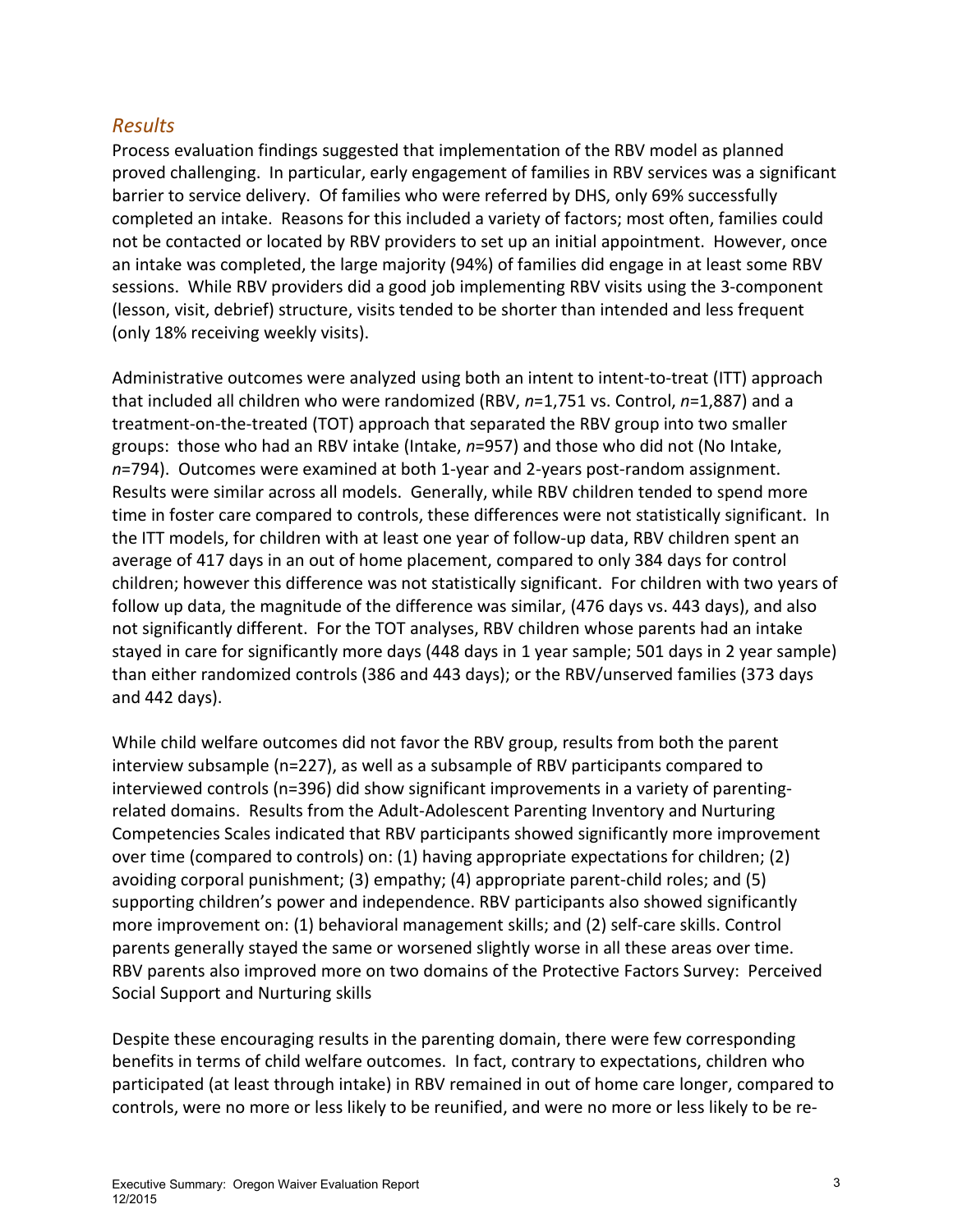reported to the child welfare system or to re-enter foster care. These results generally did not vary for families with different characteristics at entry into the child welfare system, although RBV families with inadequate housing, were somewhat less likely to be reunified, compared to controls. Results of the cost analysis, which focused on foster care costs, not surprisingly showed that these costs were higher for children in the RBV group.

Program fidelity data supported the finding that receiving RBV services was associated with spending more time in out of home placements, as families who received more RBV services tended to have children who remained in care longer periods of time. However, these families were also more likely to be reunified, an effect not seen in the overall RBV sample. It may be that judges and/or caseworkers are more willing to continue to give parents opportunities to address their case plans and safety concerns if the parent is engaged with, and supported by, the RBV program. This might have the unintended effect of increasing the time spent by children in out-of-home care, but eventually lead to more positive outcomes in terms of family reunification. Further, it appeared that families whose child was placed in relative care tended to receive *fewer* RBV services, and were rated as making less progress during visits. Placement in relative care was also related to longer lengths of stay in out-of-home placements and to lower reunification rates. To the extent that parents are less motivated to engage in services and/or to complete the RBV program because their children are placed with a family member, this could also lead to lower reunification rates and longer lengths of stay in out of home care.

Finally, it should be noted that parents who had either substance abuse or domestic violence issues in the home were generally less involved with the RBV program (less likely to receive an intake, received fewer visits, less likely to complete the program). These findings were consistent with initial concerns that engaging these families in the RBV model would be especially challenging.

## *Discussion*

Process evaluation results suggest that implementing RBV with fidelity to the planned model was quite challenging, especially in terms of both initial engagement of referred parents and in terms of the frequency of sessions and visits. In particular, data suggest that initial and sustained involvement in RBV services was challenging for a variety of reasons. First, it appeared that in a number of DHS offices, there was little initial communication with DHS staff about the RBV program and its potential benefits. DHS workers often had concerns and/or misconceptions about the service, which contributed to reluctance to make needed referrals. More effective communication with DHS staff about the RBV program, which families were eligible, and what the service model looked like, may have helped to improve initial referral rates as well as information sharing. Building relationships between DHS and RBV providers played a significant role, either positively or negatively, in the ability of RBV providers to be able to engage families, especially initially.

Further, a number of families who began services did not complete them. In particular, it appears that families with substance abuse and domestic violence issues were more difficult to engage. Although this is not uncommon especially among child welfare-involved families with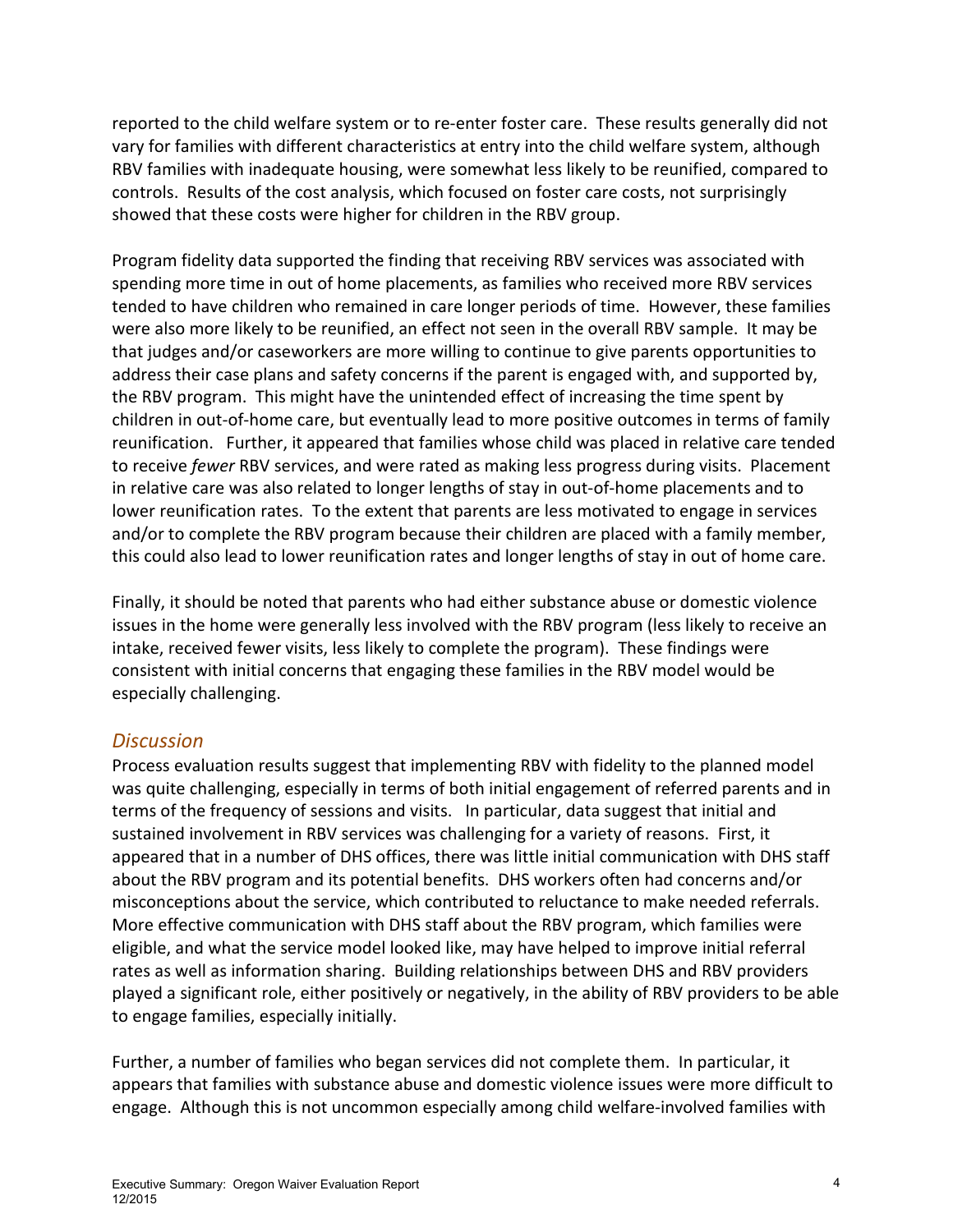multiple challenges, additional training and support for RBV staff may have helped to improve program services in this area. There was a clear and documented need for additional, ongoing support both in the NSP curriculum and in other aspects of coaching that, if they could have been provided, might have given coaches additional tools for sustaining families in services.

The goal of providing one RBV session per week was not met for the large majority of families. Additional logistical supports (e.g., transportation for parents and children) as well as enhanced engagement strategies on the part of RBV providers, may have strengthened this component. Given the finding that fidelity was more challenging for families with specific risk factors (especially domestic violence and substance abuse) incorporating supports specifically related to those issues into the RBV framework, perhaps through partnering directly with service providers or using a wrap-around type model to connect families with auxiliary resources, might be important.

These and other family concerns may have reduced the ability of RBV to impact child welfare (as opposed to parenting) outcomes. The model was specifically designed to focus on parenting and improving parenting skills; however, families involved with child welfare often have a number of other needs and issues that they must address in order to be successfully reunified. Issues such as stable and safe housing, mental health, and substance abuse all posed serious safety concerns in a large percentage of RBV and child welfare clients; at the same time, RBV services did not speak to these needs, retaining a rather narrow focus on parenting. Providing RBV services along with more intensive case management or other supports to ensure that these other safety concerns can be addressed, might be a more effective model for impacting child welfare-related outcomes.

In terms of the quality of services provided by RBV coaches, parents (at least those who participated in interviews) clearly felt the services were beneficial, and that they reflected the intended philosophical approach of using a strength-based, family-driven model. Parents also saw the naturalistic and supportive visit environment as helpful. These factors may have been associated with the relatively positive effects that RBV services appeared to have on parenting skills and competencies, albeit without impacts on child welfare outcomes.

Finally, it is important to note that the study did not assess the potential positive impacts of the RBV services on children. While enhanced visitation is designed to support and sustain the parent-child relationship with the goal of improving child well-being, it was not possible to measure child well-being in the current study. Given parents' improved parenting skills, as well as their positive perception of the differences between RBV visits and DHS "visits as usual" it is possible that children were less traumatized by their out of home placements, and may have benefited indirectly from the RBV service. This area warrants additional research.

### *Conclusions*

Overall, results suggest that while RBV may be an effective model to improve parenting-related skills and behaviors among parents involved with the child welfare system, the program did not have its intended effect on shortening children's time in out of home care. If the RBV model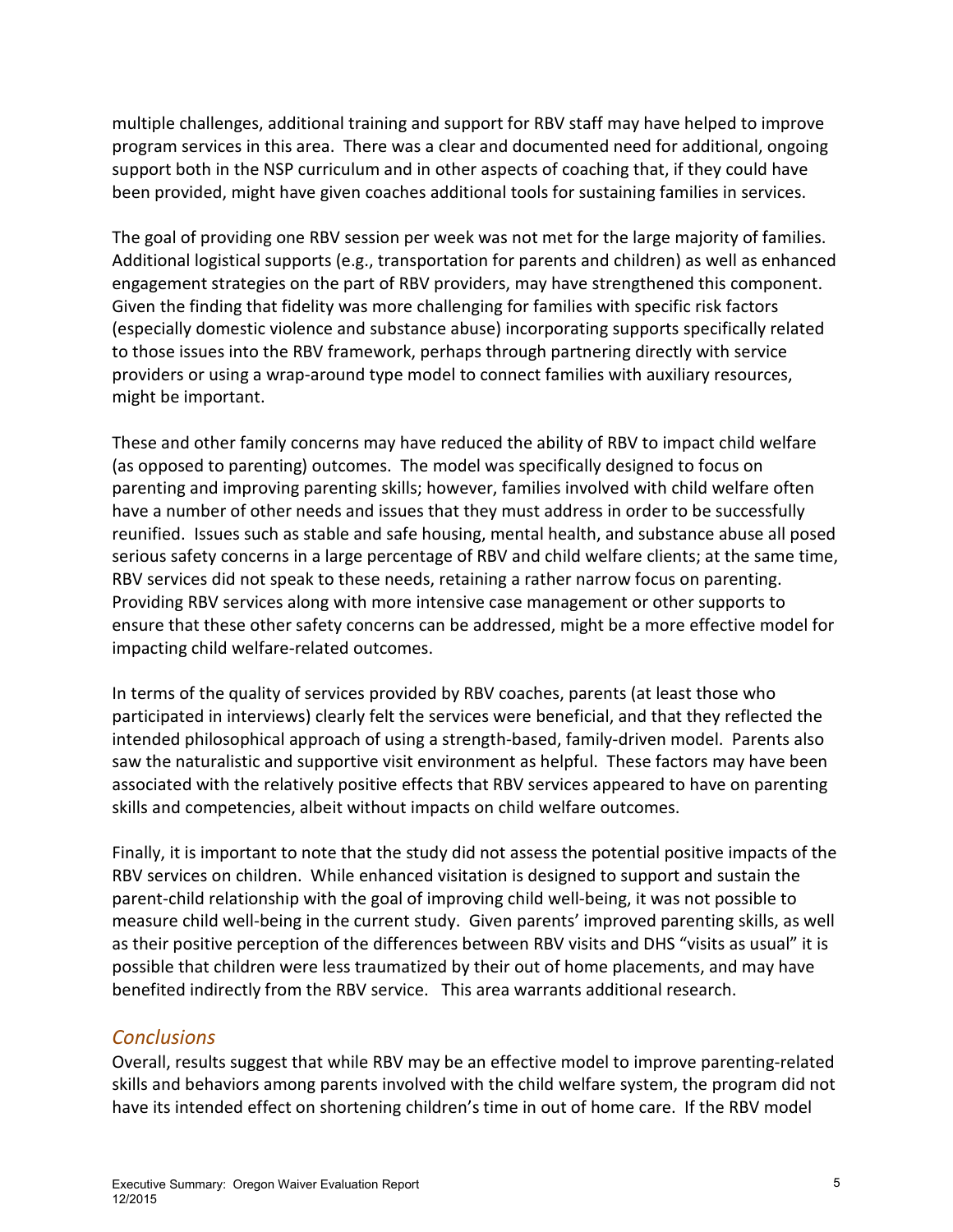were to be adapted and implemented in other settings, it would be important to consider ways in which the program might be improved, and specifically, how the somewhat unintended consequence of keeping children in care for longer periods of time could be addressed. Further, the implementation and fidelity data make it clear that more field support for implementation, training, and communication with/between RBV and DHS would be beneficial to model implementation, and likely to model effectiveness. That said, results do support the benefits of enhancing the quality of parent-child visits and specifically, of providing researchbased parenting interventions in a visitation context. Exploring methods for providing this type of parenting service in a timely way with reduced costs, and/or which also included strategies for addressing other family issues, could benefit the field.

# Parent Mentor Program Evaluation

# *Program Description*

The Parent Mentor (PM) program was designed to serve parents involved with child welfare services that have been identified as in need of substance abuse treatment. The primary goals of the program were to prevent foster care placement, expedite reunification and timely permanency, and prevent repeat maltreatment by motivating, facilitating, and supporting recovery. To do this, parents were paired with peer mentors who worked to develop and maintain transformational relationships with parents in order to inspire and support the parent's own, self-directed change process.

Services provided by mentors included:

- Outreach and engagement, including telephone calls, home visits or writing letters.
- A minimum of three face-to-face contacts with the parent during their enrollment in the program.
- "Relationship work": provision of nonjudgmental, empathic support and encouragement throughout. Use of self-disclosure, informality & "straight talk" to build rapport, increase credibility, create trust, and foster an authentic relationship.
- Elicitation of hope by modeling recovery, sharing aspects of one's own experience, expressing belief in the parent. Focus on parent strengths and right to selfdetermination.
- Modeling of a sober lifestyle & providing assistance in developing the parent's own support networks, providing information about drug and alcohol-free activities and resources, and accompanying parents to 12 Step or other culturally appropriate groups.
- Elicitation & privileging of parent's own theory of change and culturally congruent approaches to making change. Active support throughout of parent's change plan.
- Assistance accessing concrete and immediate resources based on individual needs.
- Information regarding culturally-responsive services and assistance accessing additional information, all informed by a mentor's first-hand knowledge of community resources.
- Providing referrals and linkages to identified services providers, using "warm hand-offs" whenever possible.
- Assistance in navigating the child welfare system by providing information regarding system requirements, transportation, modeling of organizational skills, and coaching regarding self-advocacy and interaction with professionals.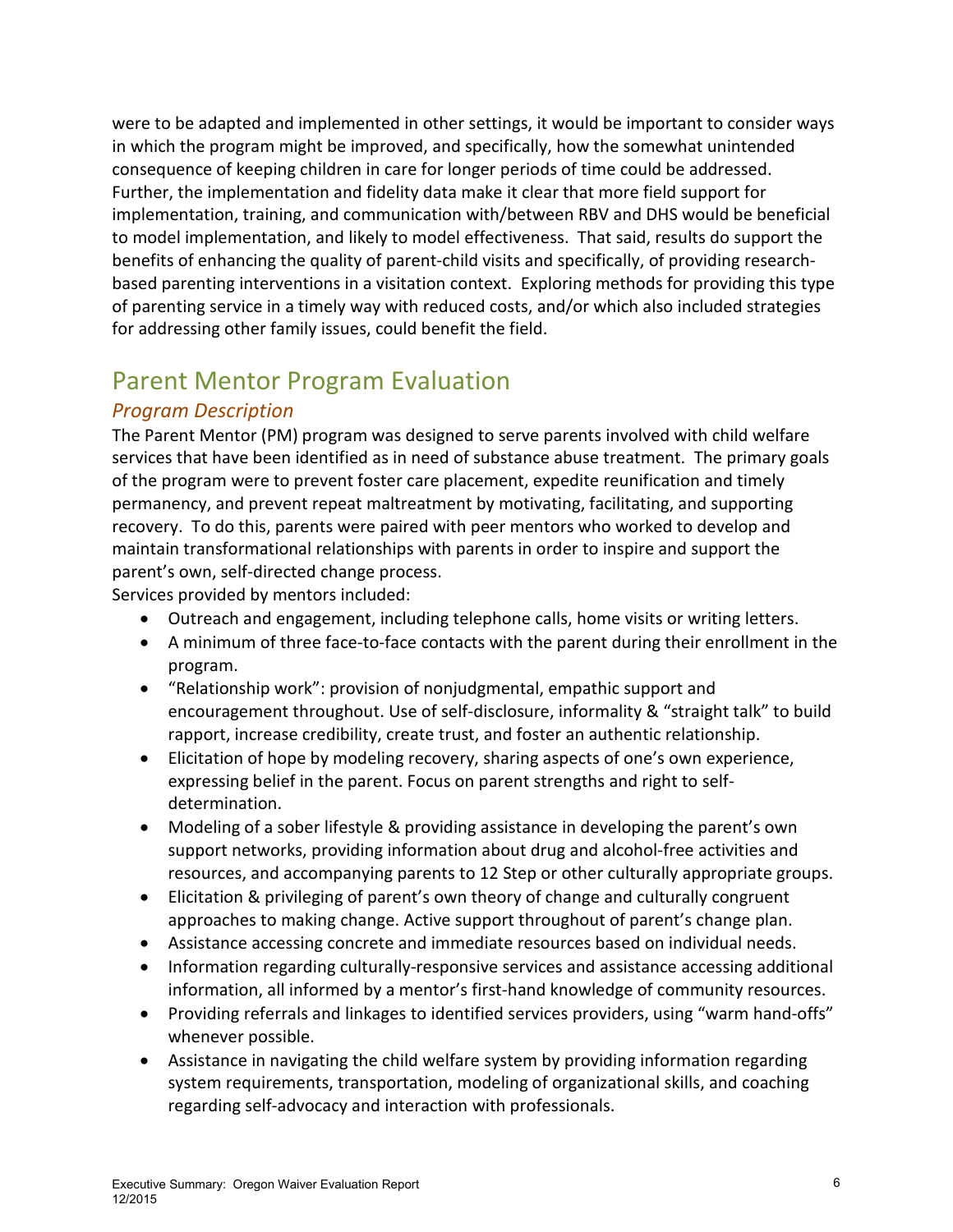• Encouraging honesty and accountability on the part of parents in their relationship with their DHS caseworker. Fostering perspective-taking regarding the child welfare agency's point of view, while simultaneously acknowledging the parent's right to selfdetermination.

# *Study Design & Data Collection Overview*

The evaluation of the Parent Mentor program included both process and outcome components. The process evaluation focused on implementation as well as generating information used to refine the model. Significant attention was paid to identifying key program elements and the mechanisms that connect those elements to outputs and outcomes. Data collection included interviews and focus groups with mentors and their supervisors, parent interviews and surveys, interviews with child welfare staff and data generated by the Parent Mentor program. A program fidelity component examined indicators of adherence to the model.

The outcome evaluation was designed to assess the impact of the program on a range of short and longer term indicators focused on both child welfare and substance abuse treatment and recovery. Short term outcomes included participation in substance abuse treatment; engagement with the recovery community; development of formal and informal support; and parent attitudes and beliefs related to personal hope, self-efficacy, empowerment, and positive self-regard. Longer term child welfare outcomes were also examined, including the frequency of out-of-home cases (of those initially served in-home); the rates of reunification or other permanent placement; the length of time to permanent placement, and rates of re-report or re-entry into foster care.

The study employed random assignment. Parents in new child welfare cases were eligible for Parent Mentor services if they were determined by DHS to be in need of substance abuse treatment. All DHS clients identified as eligible for Parent Mentor were randomly assigned to either referral to Parent Mentor services (intent-to-treat design), or to the control group. Data for the outcome study was collected on all participants from the DHS administrative database, OR-Kids. Additional outcome data was collected for intervention parents via program data, and from a subsample of these parents who participated in interviews conducted by the research team. Other outcome indicators for the intervention group were gathered via written surveys as well as interviews with DHS staff and community partners.

# **Results**

## *Process study outcomes*

**Parents and child welfare staff reported high levels of satisfaction** with the PMP. During interviews, parents pointed to numerous specific ways in which the program was useful to them. Interviews with caseworkers were similarly positive. All reported that parents who were willing to engage with the PMP benefited from the program and many of the caseworkers identified ways in which partnering with the mentor improved child welfare practice more generally.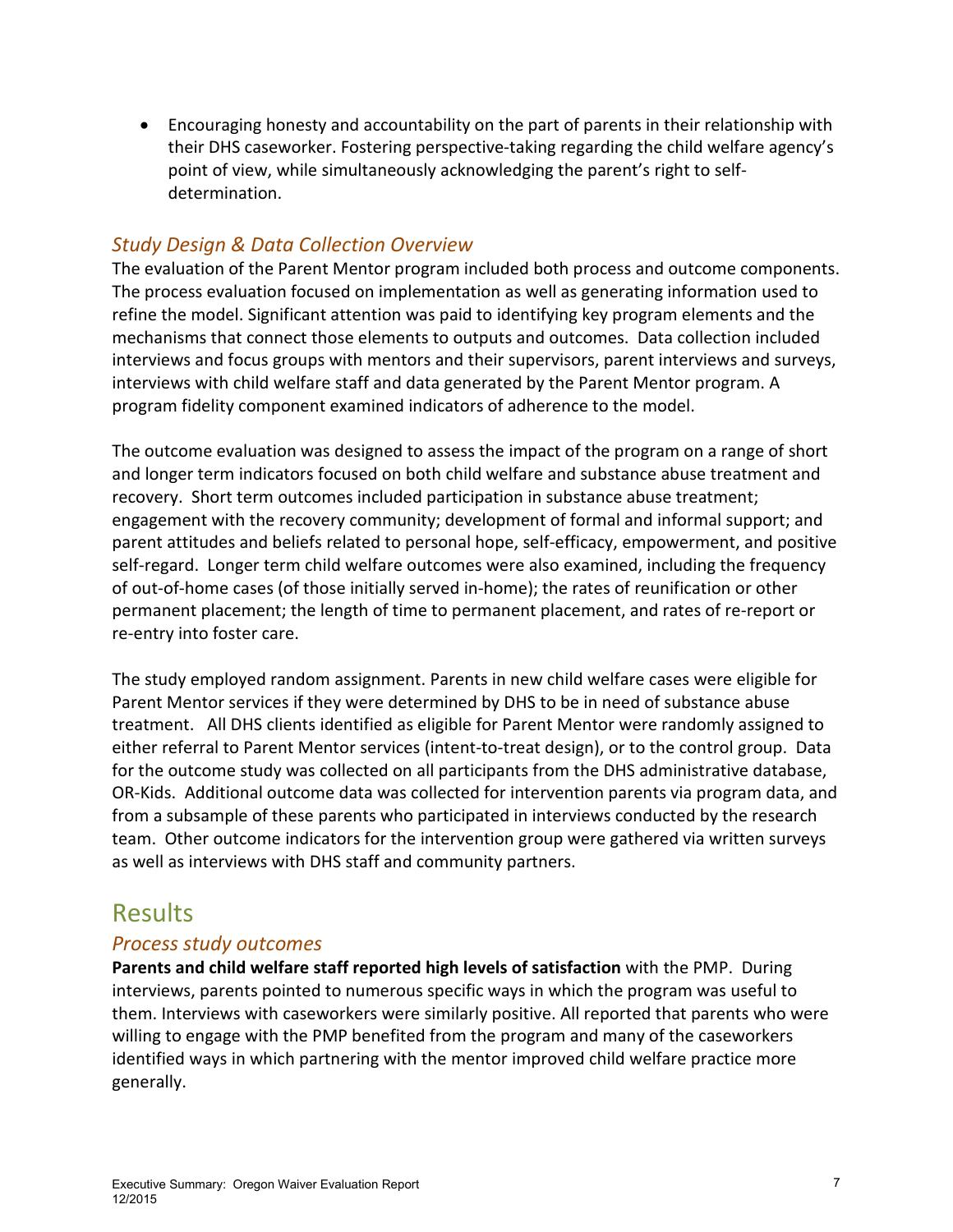A number of mentoring activities surfaced as **key mentoring practices**- what mentors do that parents and others identify as making a difference.

- *Assertive outreach and frequent contact* -reaching out to parents and being accessible and responsive increases the likelihood that hard-to contact parents will connect with a mentor, and that reluctant parents will engage in services.
- *Give parents a voice* parent-identified needs and goals largely drive the mentoring work and mentors share the parent's perspective and experience with providers.
- *Warmth, kindness, connection-* mentors encourage parents, offer acceptance rather than judgment, argue for hope, and help parents feel worthy.
- *Information, transportation and accompaniment* mentors help parents navigate complex systems and access needed supports.
- *Advocacy-* mentors work to ensure parents' needs are heard, identify when providers are working at cross purposes, and model effective communication skills for parents.
- *Helping parents understand how systems work* mentors translate jargon, use accessible language, anticipate questions and take the time to make sure parents understand.
- *Honesty and accountability* mentors encourage rigorous honesty from parents, and "tell it like it is" if they believe parents are veering off track. They have time to check in frequently with parents and can track them down if need be.
- *Be there for parents* mentors take the time to listen to parents, offer lots of support and are "on their side". Many parents reported having few other positive people in their lives.
- *Build support networks-* mentors introduce parents to recovery, faith-based and cultural communities and promote parents' interests in activities such as exercise, gardening, fishing and reading.

The study also identified some of the **mechanisms** by which these and other mentoring practices facilitate parents' engagement with services and progress on their child welfare cases more generally.

- A *warm relationship* between parents and mentors helps parents *believe they are worthy of care and have faith enough in themselves to try*.
- Parents *engage earlier* because they are *not afraid of being misunderstood or judged* by their mentor.
- Peer mentors *inspire parents to have hope* mentors work in positions that elicit respect by providers and parents alike and are "*living proof that success is possible"*.
- Mentors have the time, flexibility and know-how to *address many of the concrete needs* (such as transportation, food and housing) that serve as *barriers* to parents' ability to engage.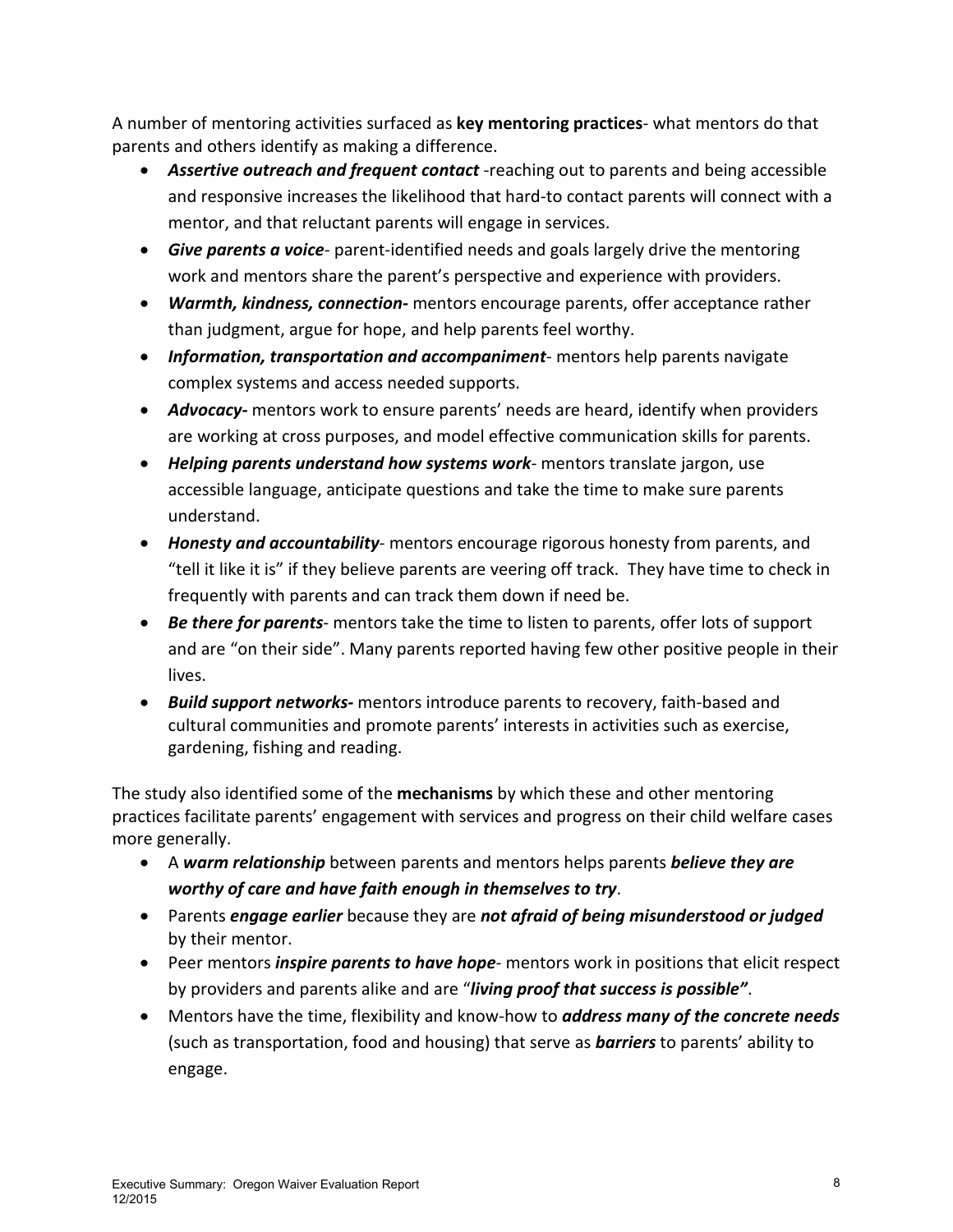- Peers have *credibility* with parents which increases the likelihood that they will *listen when mentors share information and advic*e.
- Mentors often have *histories that are similar to parents*, which helps them anticipate parents' needs and creates *shortcuts in communication and understanding*.
- Mentors *coach* parents before/during meetings and court hearings and provide *emotional support*, *reducing parents' anxiety and increasing their confidence*.
- Parents may be more likely to *tell mentors about barriers to engagement* mentors can then partner with parents, caseworkers and other providers to *develop solutions*.
- Mentors help parents *map out small steps* making *success more likely* and keeping parents from becoming overwhelmed and giving up.
- Because they are *peers* and "not child welfare", mentors can help parents *see "choices and possibilities"* rather than "mandated services and court orders".
- Mentors *celebrate parents' successes* which increases parents' *confidence and motivates them to take the next step*.

The process evaluation and fidelity assessment suggest that the following are **important features of the PMP model:** 

- *Parent-directed goal setting and planning* privileging parents' interests and needs as defined by them is feasible, empowering for parents, and is often central to mentors' ability to build trusting relationships with parents.
- *Mentors and parents have similar life experiences –* **most mentors have prior child** welfare involvement and a history of addiction. Shared gender, race/ethnicity, drug of choice and even religion were valued by some parents, but were not universally seen as essential or even desirable.
- *Mentors' ability to meet in the community and outside regular work hours* mentors' are reliable, responsive and able to travel to parents (rather than meeting them in the office). This built rapport and trust, and resulted in more than one crisis being averted.
- *Protecting parents' privacy* mentors respect parents' privacy in that no information is shared with other providers (with the exception of child maltreatment, intent to harm themselves or a relapse) without a signed ROI. Parents appreciated the ability to be honest with mentors and this often meant issues were resolved more quickly.
- *Focus on recovery* peer mentors support recovery by educating parents about addiction and recovery, sharing information about related services and events, modeling a sober lifestyle, helping jump start parents' own support networks, and inspiring hope.
- *Support and opportunities for professional development for mentors* parents are often challenging to work with and mentors confront many possible triggers. Supervision and peer support are crucial to their ability to work constructively and avoid burn out or relapse. At the same time, mentors' status as professionals is inspiring to parents.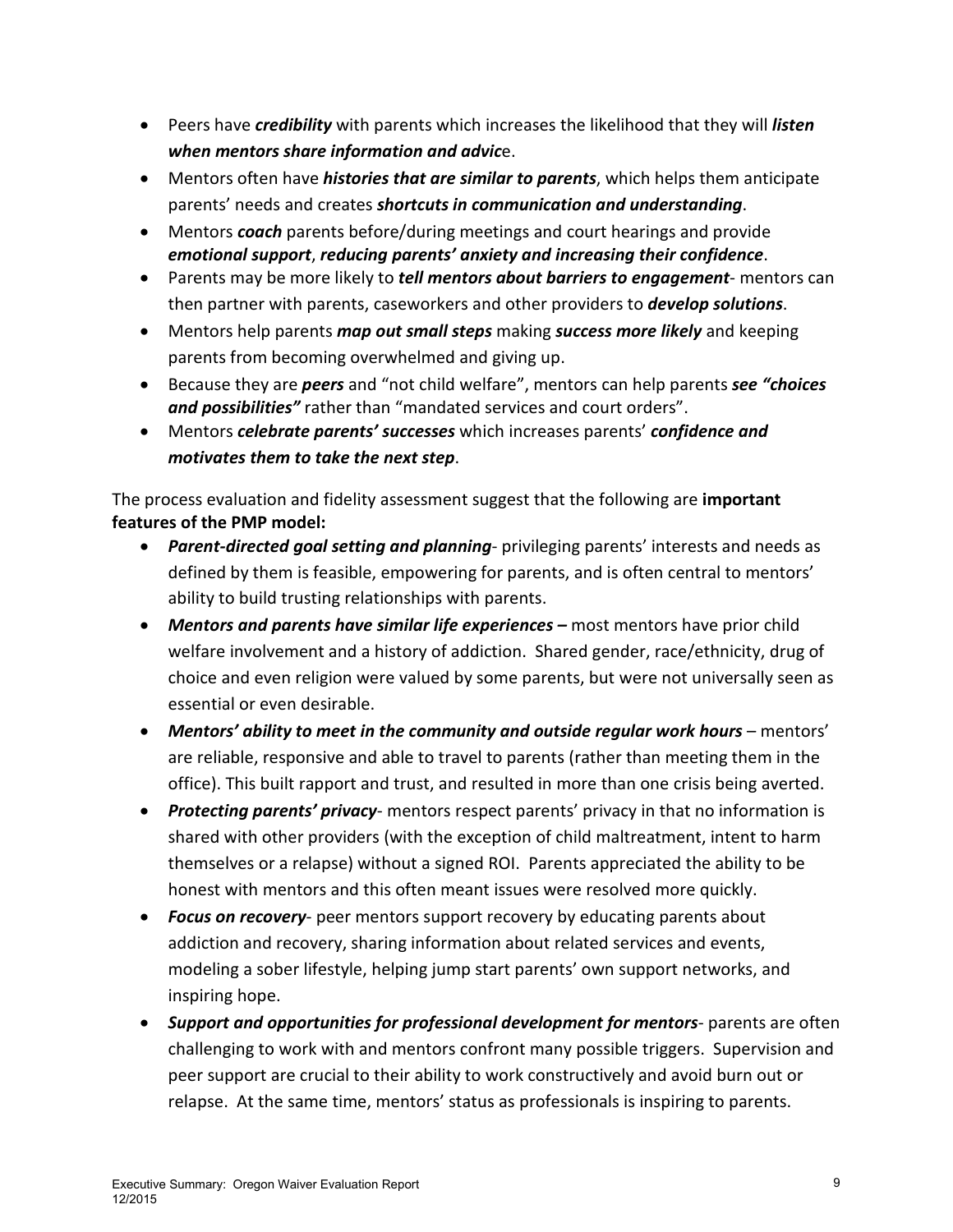Peer mentoring is not without its **challenges**. A number of them are described below:

- **While very few parents actually declined services, a significant proportion of parents chose not to engage in the PMP even after accepting services.** Some of the parents interviewed described themselves as "not ready" to work with the mentors and said there was little a mentor could do under these circumstances to get them to participate; caseworkers and mentors largely echoed this assessment.
- **A small number of parents were unhappy with the PMP.** A few experienced their mentor as unreliable or not adequately available. Another parent described her mentor as focused solely on getting her to attend a specific recovery meeting and uninterested in what the parent perceived as more important issues or needs. A mentoring program that employs peers will likely need to provide on-going training and supervision in order to ensure consistent, high quality services.
- **Caseworkers' most frequent complaint about the PMP was having to explain child welfare policies and practices to mentors.** Caseworkers were unhappy with the amount of time it took to educate mentors as well as the confusion their lack of understanding sometimes caused for mentors and parents alike.
- **On-going communication regarding the role of mentors and information sharing between mentors and other providers is time consuming but important.** While child welfare staff had few complaints, a lack of clarity regarding what mentors do resulted in confusion and some frustration especially in the early days of the program.

## *Short Term Outcomes*

The study explored the impact of the PMP on a range of short term outcomes. Highlights are listed below.

#### **Substance Abuse Treatment and Recovery-Related Activities**

Results from Exit Forms indicate a high degree of participation in treatment and recovery related activities by parents.

| Parent participated in                                   | <b>Anytime during PMP</b><br>enrollment | At last meeting with<br><b>PMP</b> mentor |
|----------------------------------------------------------|-----------------------------------------|-------------------------------------------|
| <b>Outpatient or Inpatient Substance Abuse Treatment</b> | 74%                                     | 45%                                       |
| Any recovery- related activity (including tx)            | 83%                                     | 63%                                       |
| Any recovery activity excluding inpatient tx             | 80%                                     | 60%                                       |
| Recovery Activities (e.g. faith based/ gender            | 60%                                     | 44%                                       |
| based/12step groups, on-line supports, recovery          |                                         |                                           |
| dances)                                                  |                                         |                                           |
| Interactions with Sponsor                                | 23%                                     | 20%                                       |
| Engagement with informal supports including              | 53%                                     | 45%                                       |
| traditional healing activities and other positive social |                                         |                                           |
| supports                                                 |                                         |                                           |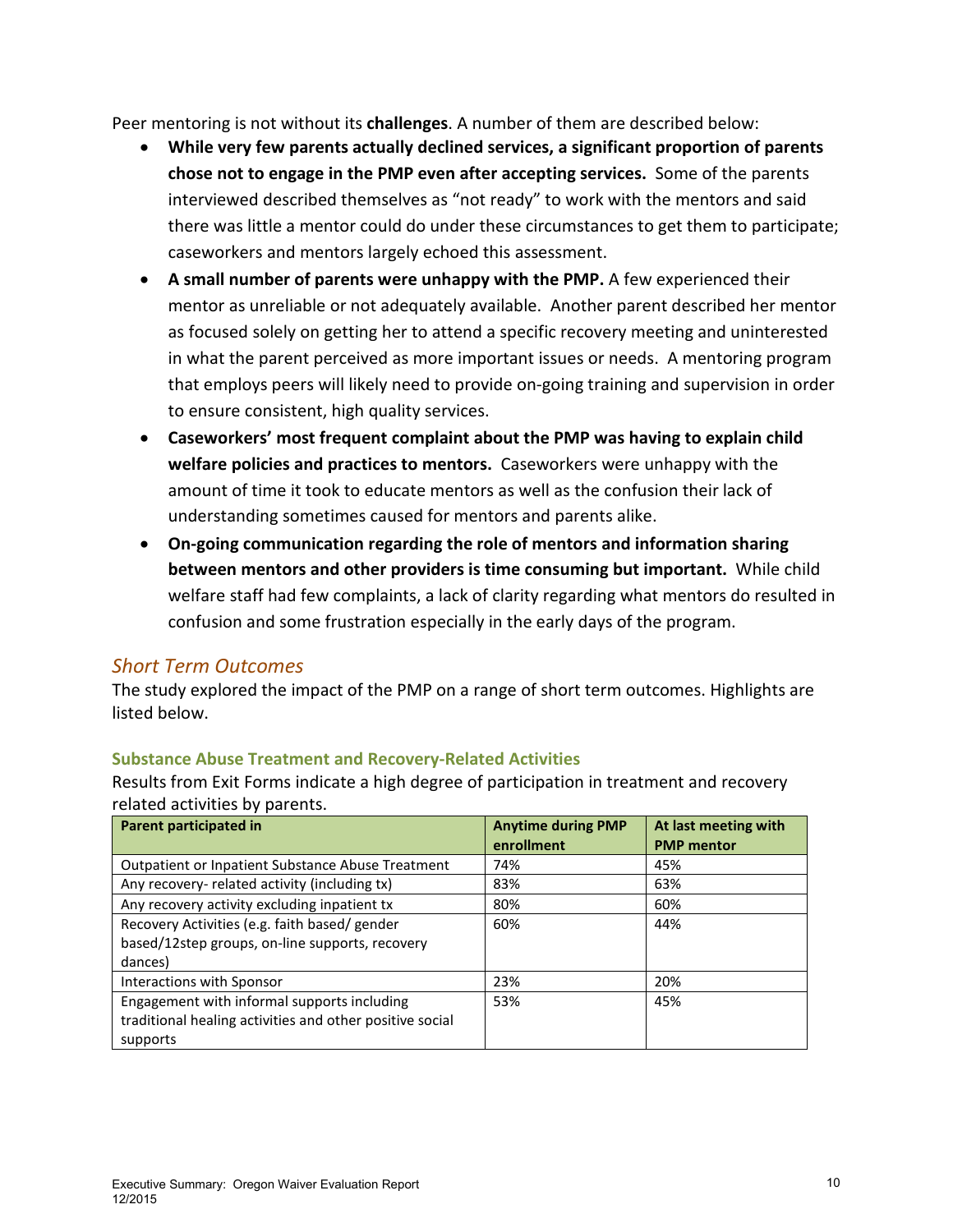Mentors also reported the length of time parents had been substance free as of the mentors' last meeting with parents.

- <30 days 11%
- 30-90 days 14%
- $\bullet$  > 90 days 42%
- Still using 9%
- Dk 25%

#### **Informal Supports/Culturally Congruent Services**

Exit data indicated that mentors helped approximately 40% (n=72) of parents develop new, positive interests and activities or to reconnect to old ones. A wide variety of informal supports and community-based activities was reported.

### **Hope, expectation that change is possible for someone like me**

A number of the Parent Survey items related to hope and the potential for positive changes and outcomes; responses were overwhelmingly positive.

| <b>Parent Survey Item</b>                             | <b>Strongly</b><br>Agree | Agree | <b>Strongly</b><br><b>Disagree</b><br>or Disagree |
|-------------------------------------------------------|--------------------------|-------|---------------------------------------------------|
| I feel encouraged by the progress I am making in my   | 80%                      | 17%   | $0\%$                                             |
| recovery                                              |                          |       |                                                   |
| My mentor gives me hope about my situation            | 79%                      | 17%   | 1%                                                |
| I feel hopeful about how my DHS case will turn out    | 70%                      | 15%   | $0\%$                                             |
| My mentor helps me see how working with child welfare | 63%                      | 27%   | 3%                                                |
| can be useful to me                                   |                          |       |                                                   |

Interviews with caseworkers and parents are consistent with those results; for example, they noted the impact of mentoring on parents' expectations regarding the future and their ability to succeed.

*"I thought I was too broken to be fixed before I met (M). She boost my confidence to where I am not shattered, I am just a little chipped on the edges." (parent)* 

### **Self-efficacy/ Empowerment**

Responses to the 3 survey items that asked about parents' self-efficacy were also very positive.

| <b>Parent Survey Item</b>                               | <b>Strongly</b><br>Agree | Agree | <b>Strongly</b><br><b>Disagree</b><br>or Disagree |
|---------------------------------------------------------|--------------------------|-------|---------------------------------------------------|
| Working with my mentor helped me realize I can make     | 79%                      | 15%   | 2%                                                |
| life better for myself                                  |                          |       |                                                   |
| Working with my mentor helped me realize I can achieve  | 67%                      | 24%   | 4%                                                |
| goals that I set for myself                             |                          |       |                                                   |
| I can make choices that are good for me and my children | 71%                      | 24%   | 0%                                                |

During interviews, caseworkers described in some detail some of the ways in which mentoring increases parents' confidence and can empower them to take on additional challenges.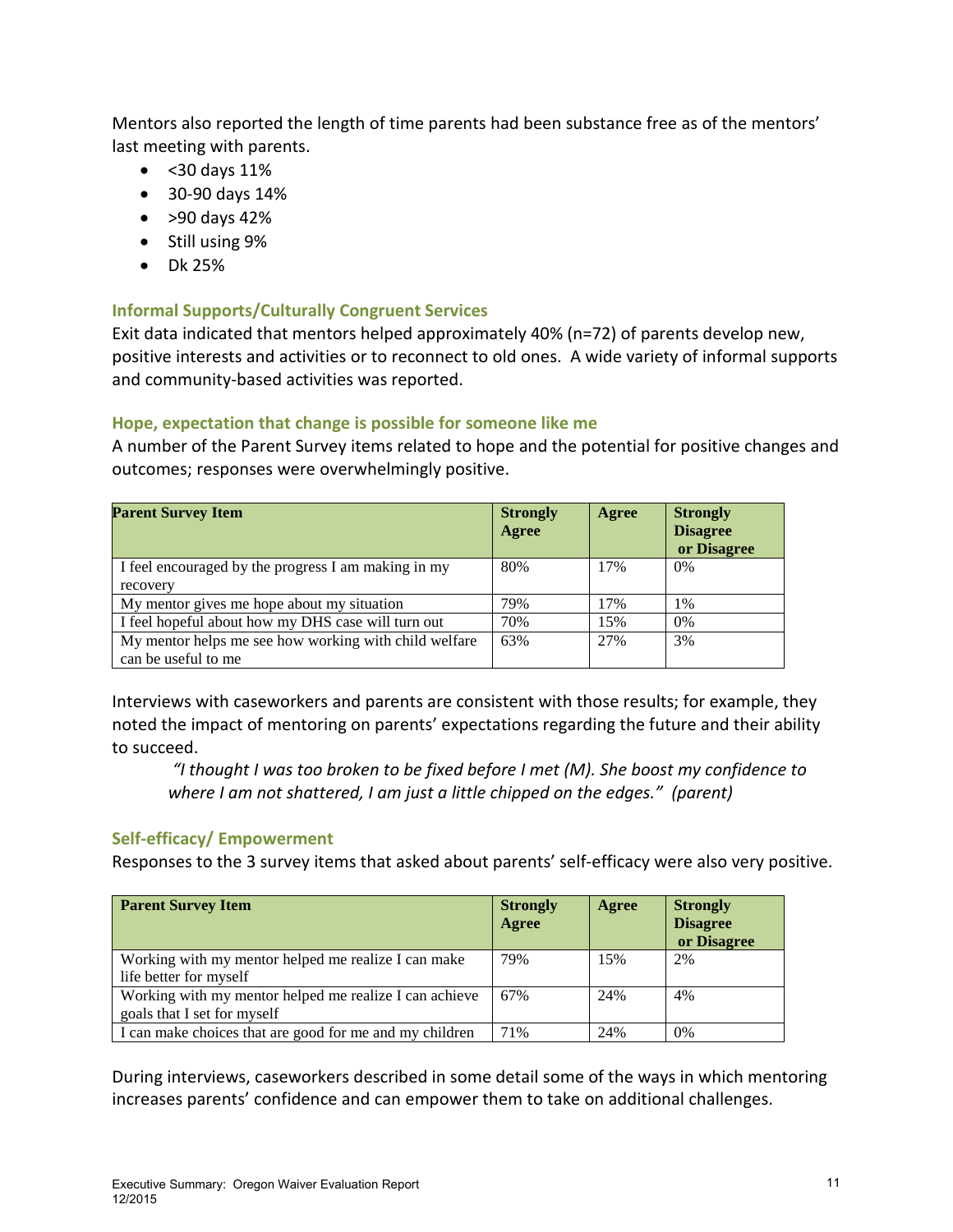*I have certainly seen this parent started to get to her appointments because of the mentor. … It gave her some confidence in reaching out to other support networks and being a little more independent from my help, which was really, really big. (caseworker)* 

Other survey items asked about whether parents experience the PMP as parent-directed and responses indicate that they did by a wide margin.

| <b>Parent Survey Items</b>                            | <b>Strongly</b><br>Agree | Agree | <b>Strongly</b><br><b>Disagree</b><br>or Disagree |
|-------------------------------------------------------|--------------------------|-------|---------------------------------------------------|
| I have a say in what my mentor and I work on together | 76%                      | 21%   | 2%                                                |
| My mentor wants me to decide what we work on together | 67%                      | 25%   | 3%                                                |
| My mentor encourages me to make my own choices about  | 71%                      | 23%   | 0%                                                |
| recovery                                              |                          |       |                                                   |

Interview data also suggests that parents felt empowered in their work with the mentors: *somebody telling you what to do—yeah it feels good when you accomplish that, but when you set the goal for yourself it feels so much better. For me personally, I feel so much more accomplished, and you are ready to set another goal a little bit higher goal, and I did it! It is like a rush, an adrenaline rush. Yeah, I did it. (parent)* 

### **Positive self-regard/respect**

The 4 items on the survey related to parents' self-regard received very positive responses.

| <b>Parent Survey Items</b>                    | <b>Strongly</b><br>Agree | Agree | <b>Strongly</b><br><b>Disagree</b><br>or Disagree |
|-----------------------------------------------|--------------------------|-------|---------------------------------------------------|
| I feel proud when I make progress on my goals | 85%                      | 13%   | 0%                                                |
| When I'm with my mentor I feel important      | 69%                      | 22%   | 4%                                                |
| My mentor respects me                         | 81%                      | 16%   | $1\%$                                             |
| When I'm with my mentor I feel accepted       | 80%                      | 16%   | 1%                                                |

Interviews with parents and mentors contained numerous descriptions of the positive impact mentoring had on parents' sense of themselves and their abilities.

*That is another thing that I like about (mentor). She didn't give up. When she saw that I had potential and I think she actually said that to me once, that she saw that potential. That boosted my ego and confidence and everything. Then I started doing the classes…. (parent)* 

# *Child Welfare Long Term Outcomes*

To examine child welfare outcomes, we used two stratification schemes for children with two different follow-up periods (1 year and 2 years post randomization). The intent-to-treat (ITT) stratification included all children as they were randomized (PMP, *n*=784 vs. Control, *n*=489). The treatment-on-the-treated (TOT) stratification broke the PMP group into two smaller groups: those who accepted PMP services (Accept, *n*=498) and those who did not (No Accept, *n*=286).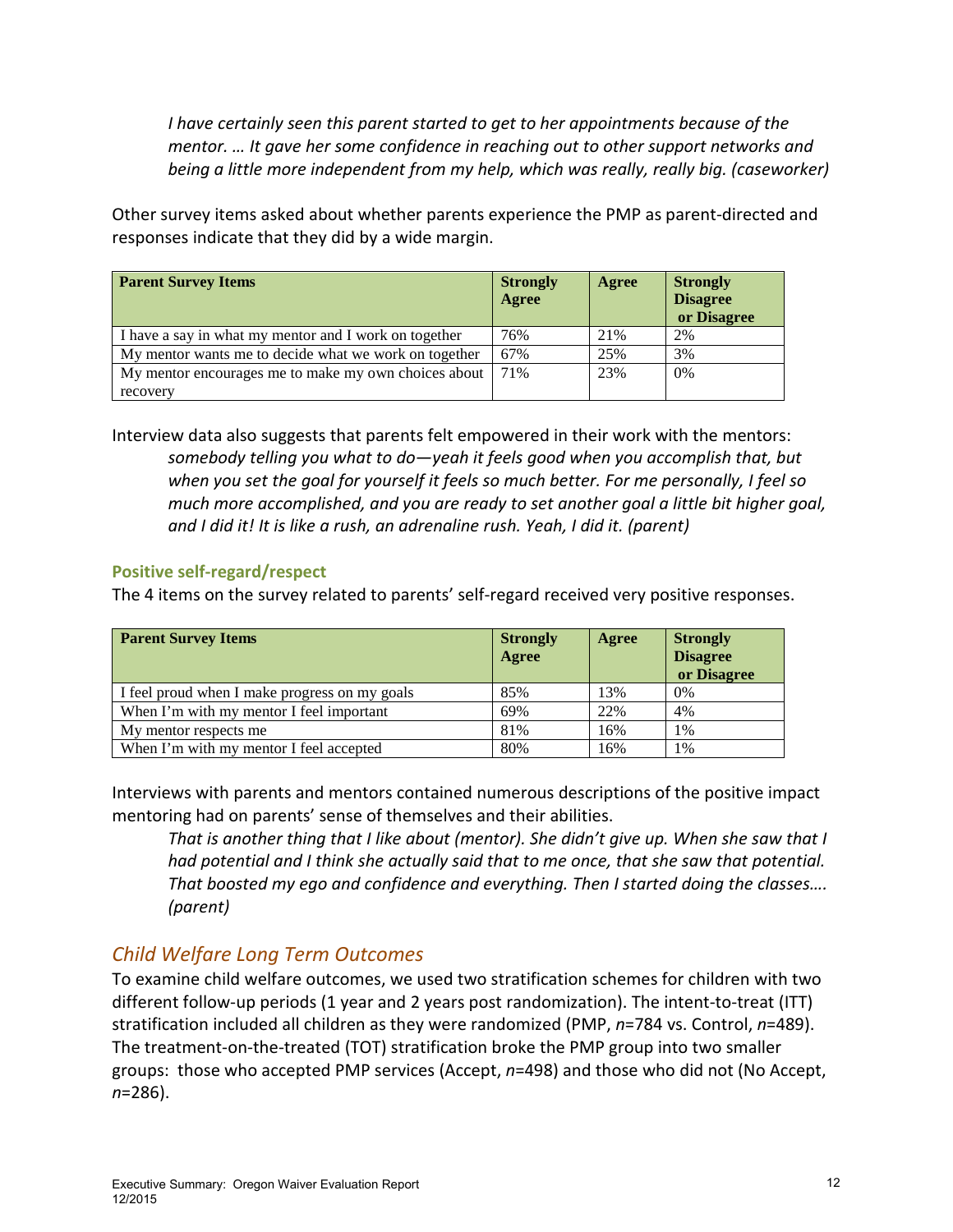#### **Findings**

- The analyses for the sample of children with at least one year of post-randomization follow-up time suggest no statistical differences between children with parents in the PMP group vs. control children. Children were in foster care for an average of approximately 1.1 years, and it took them an average of 1.1 years to exit foster care. Four out of every five children who exited foster care within this time frame were returned home. Of the children who exited foster care, one out of every seven were replaced in foster care. Of the children who were not in foster care at the time their parents were randomized for the program, 20% went into foster care later in the case. Finally, 18% of the children had a founded post-randomization maltreatment report.
- Analyses for the sample of children with at least one year of post-randomization followup time indicated no statistical differences between children with parents involved in the PMP who accepted the program vs. control children (TOT analyses).
- The ITT analyses for the sample of children with at least two years of postrandomization follow-up time produced nearly identical results to those reported for the children with at least one year of follow-up time. With a longer follow-up period, children were generally in care for longer periods of time (1.3 years), and there were slightly higher rates of subsequent maltreatment reports and re-placements in foster care, but this occurred uniformly in both the PMP and Control groups.
- The TOT analyses for the sample of children with at least two years of postrandomization follow-up time also indicated no statistically significant differences between the PMP Accept, PMP No Accept, and the Control group children.

#### **Covariates as Potential Moderators**

A number of significant ( $p \le 0.05$ ) interactions were found for previous in-home services, previous foster care placement, and child age. Child race was also a statistically significant moderator for a number of variables. These interactions suggest that the relationship between these variables and a number of outcomes (days in foster care, time to permanency, likelihood of re-removal, entering foster care post-randomization but not in foster care at time of randomization) differed based on group assignment. Unfortunately, all of the interaction effects were based on a small number of children (in many cases <20), which limits generalizability. Moreover, the pattern of findings was not consistent in terms of the effects of the PM program, making the overall findings difficult to interpret.

### **Limitations**

It should be noted that these results are based on data available for about one-third of the total child sample. Foster care placement was not an eligibility criterion, so it is not surprising that many children associated with the PM program were not in foster care at any time during the study window. Conversely, a number of children were still in foster care at the end of the study window (i.e., had not yet reached a permanency) and were not included in the calculations of days in foster care. With larger samples and longer follow-up periods, there would be increased power to detect statistically significant differences. Given the lack of baseline equivalence between the groups (and interaction effects found for covariates), it is likely that the